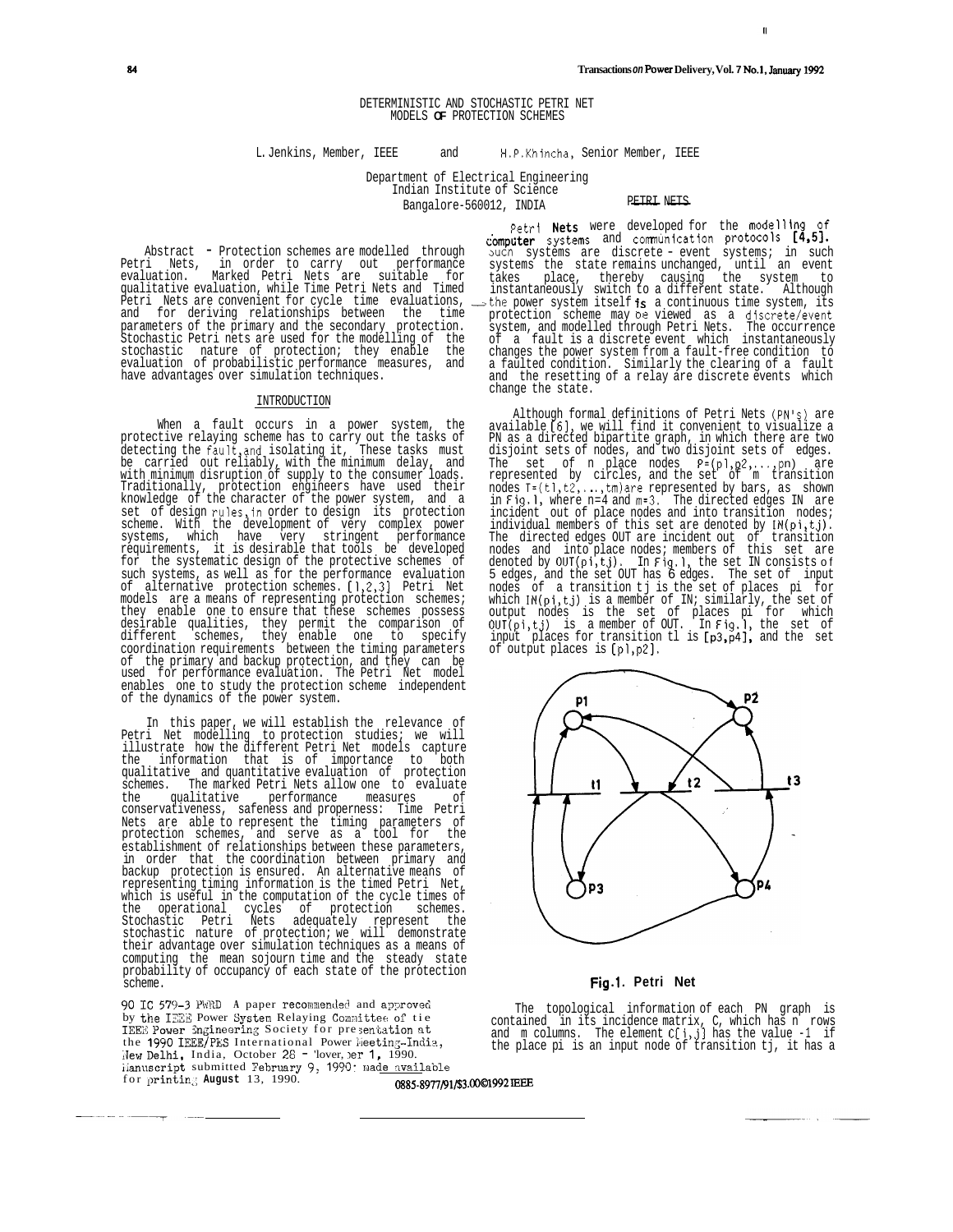value +] if place pi is an output node of transition tj,<br>and it has a value of O otherwise. The incidence matrix of the PN of Fig 1 is

$$
C = \begin{bmatrix} 1 & -1 & 1 \\ 1 & -1 & 1 \\ -1 & 1 & 0 \\ -1 & 1 & -1 \end{bmatrix}
$$

Obviously, C is defined only if no node is both an input node and an output node of the same transition.

As it will be shown in the next section, the incidence matrix is useful for checking whether the imarked PN of a protection scheme is conservative; PN of a protection scheme is conservative; this will guarantee that the scheme possesses the property of conservativeness. The incidence matrix property of conservativeness. will also be shown to be of relevance in detecting the cycles in the PN model, thereby facilitating the evaluation of the cycle times of the protection scheme. is useful for checkir<br>protection scheme is<br>cee that the scheme<br>rvativeness. The in<br>m to be of relevance<br>PN model, thereby fa<br>sycle times of the prot<br>MARKED PETRI NETS<br>MARKED PETRI NETS

### MARKED PETRI NETS

The marked PN consists of a PN graph G, along with a<br>marking, M. This marking associates with each place pi<br>a non-negative integral number mi of tokens, as<br>represented by mi dots at the node pi. This marking is expressed as an n-vector, whose i th component is mi.<br>The PN of Fig2 has the marking (1,1,0,1,0,0).

simulation of a discrete event is simulated by the firing of the corresponding transition. The firing of a transition tj removes a token from each of its input places, and deposits a token in each of its output places; the markings of the remaining places unaffected. For instance, if the original marking the PN of Fig 2 is as shown. thgn the firing of tl produces the marking (0, 1, 1 , 1 *,O.O)* .



## **Fig.2. Marked PN of Protection Scheme**

Since no place can have a negative number of tokens, transition is not allowed to fire if any of its input places do not  $\bullet$  have at least one token. If any transition has a token at each of its input places, then transition has a token at each of its input places, then it is said to be 'endbled'; only' enabled transitions may fire. For instance, when one has the marking shown in Fig 2, the only enabled transition is tl. Each time a transition fires, it changes the marking, thereby enabling some more transitions, and disabling some others. For the PN of Fiq2, the firing of tl produces the marking (O,l,l,l,O,O), in which only t2 and t3 are enabled. If t2 fires, then we get the marking (O,O,O,l,l,O~, in which only t4 is enabled; the firing of t4 returns the PN to the original marking (l,l,O,l~O,O~ Otherwise, if t3 fires, the marking' (O,l,O,O,O,l~is produced; then t5 fires, to return the PN Ro the original marking.

Reachability is a useful concept of marked PNs. Eachi initial marking Mo has a reachability set associated with it; this set consists of all the markings which can be reached from Mo through the firing of one or more transitions.

Each marking which can be reached from the initial marking is referred to as a state. The reachability information is represented through a reachability graph, are associated with transitions. A directed edge is<br>incident out of node Ml and into node M2 if and only if incident out of node M1 and into node M2 if and only there exists a transition ti whose firing changes the initial marking M1 to the marking M2; the edge bears the label ti. The reachability graph of the PN in Fig 2 is given in Fig 3. Reachability graphs enables us to find the reachability set of any state Mi; one merely locates all the nodes which can be reached from Mi by the traversal of directed paths.



### **Fig. 3. Reachability Graph.**

In the representation of protection schemes through marked PNs, one maps each condition to a place node, and each event to a transition node; the initial marking obtained by depositing a token in every place node which corresponds to an initial condition of the protection bookialned by depositing a token in every place no<br>corresponds to an initial condition of the procheme.



In the overcurrent relaying scheme of Fig 4,the primary relay R1 trips breaker 81, to isolate the fault F1; relay R2 and breaker 82 correspond to backup protection. This scheme is modelled through the PN of Fig 2. The initial conditions are the absence of the still the fault, and the readiness of the relays R1 and R2 to respond to it; these correspond to the places ply p2 and p4 respectively. A token is deposited at each of these places, as shown in Fig. 2, to represent the initial condition. The other possible conditionk of the protection system are the presence of F1, and<br>its being isolated through 81 and 82 respectively these conditions correspond to p3, p5 and p6. The occurrence of F1 is represented by the transition tl, which deposits a token at p3, to indicate that<br>the fault is present. The new state  $(0,1,1,1,0,0)$ ,<br>is as shown in Fig. 3. Now t2 and t3, corresponding to primary and backup relay operation respectively are both enabled. If t2 fires, then a token is deposied at p5, and the system can be restored through<br>primary protection, corresponding to the firing of t4, with the initial state being reached, as shown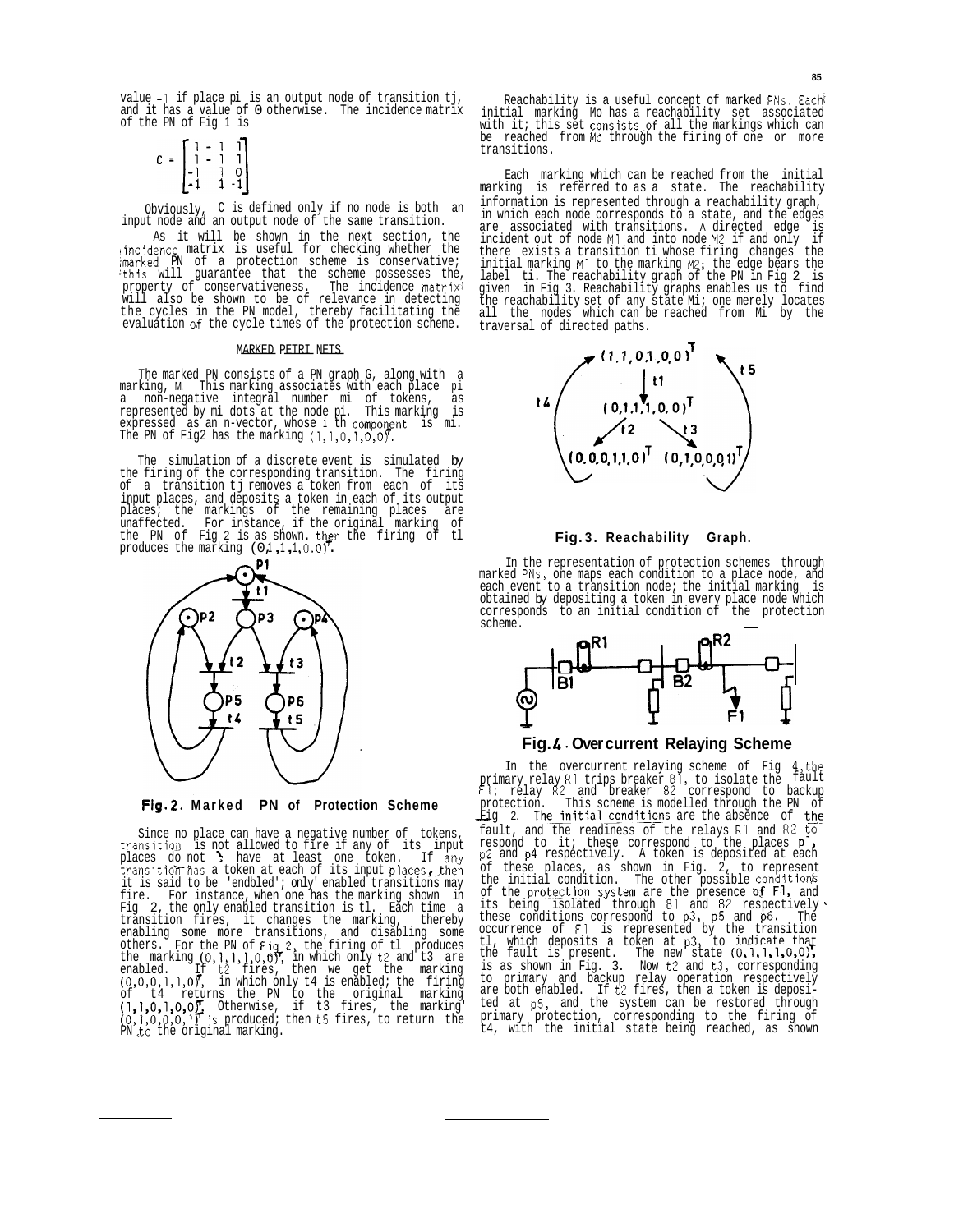in Fig. 3. If t3 fires, then restoration through backuo orotection takes olace, as reoresented bv the firing of t5.

A protection scheme is conservative [7] if it does<br>not lose any information which is  $d'$  relevance to protection, and if it does not generate any spurious information. This information consists of the presence of faults and the readiness of the protection elements to respond to faults. Since the marked PN represents these conditions through tokens in the place nodes, the protection scheme will be conservative if its marked PN model cannot either lose or generate tokens. This is the conservativeness property of PN's. A PN has this property if there exist positive integers wl,w2, such that for every transition tj, the markings M **&Iy?**  prior to and after the firing of tj satisfy the relationship .

$$
\overline{\cdot} \quad \frac{n}{\sum_{i=1}^n \quad \text{wi. } \mathbb{M}(pi) \quad = \sum_{i=1}^n \quad \text{wi. } \widehat{\mathbb{M}}(pi)
$$

This property can be determined from the incidence matrix  $\,$  C.  $\,$  It one can find a vector Y,  $\,$  all, of whose components are positive integers, such that C'Y=O, then the PN has the conservativeness property. In the case<br>of the PN of Fig 2, we can choose Y=(1,1,1,1,2,2) to satisfy this condition, and hence the protection scheme of Fig 4 is conservative. It has been shown [81 that unless care is taken to save all relevant information, one may not obtain conservativeness in more complicated protection schemes.

A protection scheme is proper if it has the ability to return to its normal condition after it has experienced a fault. Since the normal condition corresponds to the initial marking of the PN model, the scheme will be proper if for each state that belongs to the reachability set *of* the initial state in the PN model, there exists a sequence of transitions whose firing will return the system from this state to the, This is the properness property of (initial state.<br>marked PN's.

In the reachability graph of Fig. 3, there is a directed path of transition edges from each other state to the initial state. Hence the PN of Fig. 2 has the properness property, and the protection scheme of Fig. 4 is proper.

The third qualitative performance measure is<br>safeness. A protection scheme is safe if there can never be an attempt to reset a relay which has already been reset. In the marked PN model, the resetting of a relay is represented by the depositing of a token in the appropriate place node; hence, safeness of the<br>protection scheme is guaranteed if no sequence of protection scheme **is** guaranteed if no sequence of transitions can deposit a token in any relay place node when it already has a token; this is the safeness property of the relay places of the PN model, which can be expressed as

# $M(p1) \leq 1$

where pi is a relay place.

In Fig 2, the relay places are p2 and p4. From the reachability graph of Fig **3,** it can be seen that for<br>every state,both M(p2) and M(p4) are equal to either O<br>or 1, and hence they have the safeness property. Hence or  $1$ , and hence they have the safeness property. Hence the protection scheme of Fig  $4$  is safe.

## RECOVERABILITY ANALYSIS

The Time Petri Net is of relevance to recoverability analysis. This PN employs the graph structure and tokens of the marked PN, along with additional timing information **[9]** While it has the same restriction that only enabled transitions may f ire, there are

additional constraints on the firing interval. Whenever a transition ti is enabled (by the firing of some other transition tj), at least  $\text{min}, \text{1}$  time units must elapse<br>before ti is allowed to fire; if it has not fired before<br>the instant  $\text{max}, \text{i}$  (measured from the instant of enabling), then at  $T$ max, i it must fire.

 $\mathbf{H}$ 

We will use recoverability analysis to obtain the timing relationship between the primary and backup<br>protection for the protection scheme of Fig 4. We use the time PN of Fig 5, which has a more detailed graph than that of Fig 2, we represent only the primary protection The places pl through p8 correspond respectively to the condition of absence *of* a fault, relay able to sense the fault, relay set, fault present, trin signal sent, fault isolated, system ready for



**Fig.5. Time Petri Net** 

restoration,and relay tripped. The transitions tl through t6 correspond respectively to the occurrence of the fault, relay response, breaker opening, fault clearance, relay resetting and system restoration. Transition t7, shown with dotted lines, is ignored at this stage. The parameters Tmin, i and Tmax, i are chosen from physical considerations, or form part of the design .

From Fig 5, we see that p4 receives a token at the same instant as does p2, and hence t4 is enabled as soon as '>p6 receives a token. From the loops of the graph, one gets

### . Tmax5  $\leq$  [Imin3 t Imin4 + Tmin6 + Imin1]

If this relationship is satisfied, then the relay is ready to respond to a fault whenever it can occur. ready to respond to a fault whenever it can occur.<br>Failure occurs if the malfunction **of** a relay prevents it<br>from detecting a fault; this is simulated by the loss of a token from place p2. Such behaviour is analyzed through an error token machine (ETM). The ETM of Fig 6 is obtained from the reachability graph of the PN of Fig 5 by the addition of the node (p3,p4), and the edge p2, which is incident out of node (p2,p3,p4) and into node (p3,p4); the edge shown with dotted lines will temporarily be ignored. State (p3, p4) is illegal, since it is reached by traversing the edge p2, which correspond to the increase the increase the increase the loss of a final state, because there are no edges (transitions) incident out of it Because the ETM has an illegal final state, recovery from the failure is not possible; this conforms with our failure is not possible; that a system with only primary protection cannot recover from the failure of the primary relay to respond [8].

The introduction *of* the edge t7 in the ETM converts the illegal state (p3,p4) to a non-final state, thereby; facilitating recovery. This transition t7 must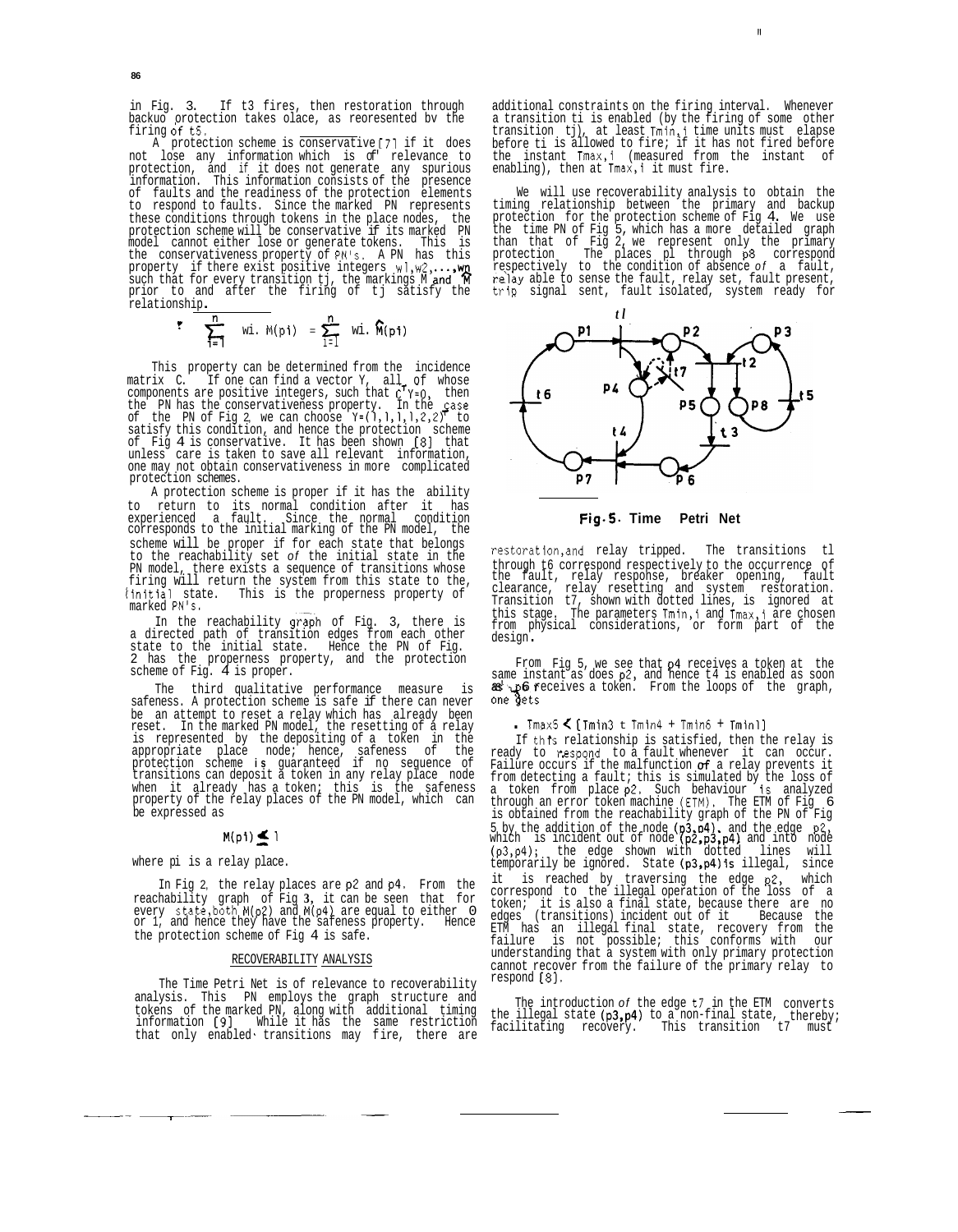

introduce a token at p2, to produce the state .(pZ,p3?p4); the implementation is shown by the dotted line in the PN of Fig 5. The firing of t7 activates the backup protection, by replacing the lost token in p2. Rather than complicate the PN model by introducing new places and transitions to correspond to backup protection, we use the ones that correspond to primary protection, with the understanding that after t7 fires,<br>the timing parameters of transitions t2 through t6 will

where these parameters refer to primary protection. This constraint is consistent with known coordination ,criteria, and demonstrates the relevance of time PN model 1 ing.

We next consider a more complicated system, in which there are two parallel lines. Under light load, their protection schemes are independent. However, under heavy loads the tripping of the breaker on line 1 will overload line 2, perhaps causing it to trip, although it is fault-free. This undesirable behaviour must be avoided. We analyze the situation through the time PN of Fig 7, which is obtained by duplicating Fig 6, and using the additional index to distinguish the places and transitions of line 1 from those of line 2; for now,transition t18 will be ignored.

**Thder light load, protection against a fault on line** is simulated through the firing of transitions tll through t17. Under heavy load, a fault on line 1 overloads line 2; this spurious behaviour is simulated by the depositing of a spurious token at p22 at the instant of the firing of t13. If there has been no fault on line 2, then  $\tilde{p}$ 24 has no token, because t21 has not fired. The illegal token enables t22, whose firing corresponds to the illegal issue of a trip signal from the primary relay on line 2. To prevent this, one must<br>remove the extra token from p22 by firing t18. Since<br>the firing of t13 has simultaneously enabled t14, t18



and t22. and we require that t18 fires first, spurious **Fig.6. ETM of PetriNet.**<br>Less than both Iminl4 and Imin22 . less than both Iminian and Imin22 ...

# Tmaxl8 *4* min[Tminl4, Tmin221

Similarly, one selects a transition t28 to prevent the spurious tripping of line 1 when a fault occurs only on line 2. It has been shown [8] that in the comparatively infrequent case of occurrence of simultaneous faults on both the lines, the fault clearance will be delayed, but the behaviour of the system will be correct.

correspond to backup protection. The interpretation of transition t18 is that when Since backup protection should not be actuated the relay on line 2 senses a fault, it ignores it<br>before the primary protection has had sufficient time to inne 2 has onened (token at n16). Hence maloneration is act, transition t7 must always take longer to fire than prevented only if the relay on line has information the largest possible time taken by the sequence  $t2, t3, t4$  with regard to the status of the breaker on line 1. CYCLE TIME EVALUATION Tmin77 [TmaxZ t Tmax3 t Tmax41 --

Every protection scheme has a collection of operational cycles associated with it. Each relay is initially set; when a fault occurs within its zone of protection, it senses the fault, issues a trip signal,<br>and then resets, thereby completing a cycle of and then resets, thereby completing a cycle of operation. The power system itself has cyclic behaviour; it passes from the normal state to the faulted state, after which the fault is sensed and cleared, and then restoration takes place, once again obtaining normal operation. Cycle times can be associated with these cycles. The cycle times are a quantitative performance measure of the protection scheme. Since the time taken to locate and clear a fault will depend on its nature and location, the cycle time is not constant, but an estimate of the minimum value could be obtained from a Timed Petri Net model [lo].

The timed PN has the same topological structure as<br>the marked PN, along with a single time parameter zi the marked PN, along with a single time parameter  $\frac{1}{2}$ . model, whenever a token is deposited in a place pi, it<br>remains inactive in this place for an interval of zi remains inactive in this place for an interval of zitime units, at the end of which it becomes available. A time units, at the end of which it becomes available. transition fires at the first instant that it has a token available at each of its input places. The timed PN model of the protection scheme of Fig 4 is given in<br>Fig 8. The places pl,p2,p3,p4 and the transitions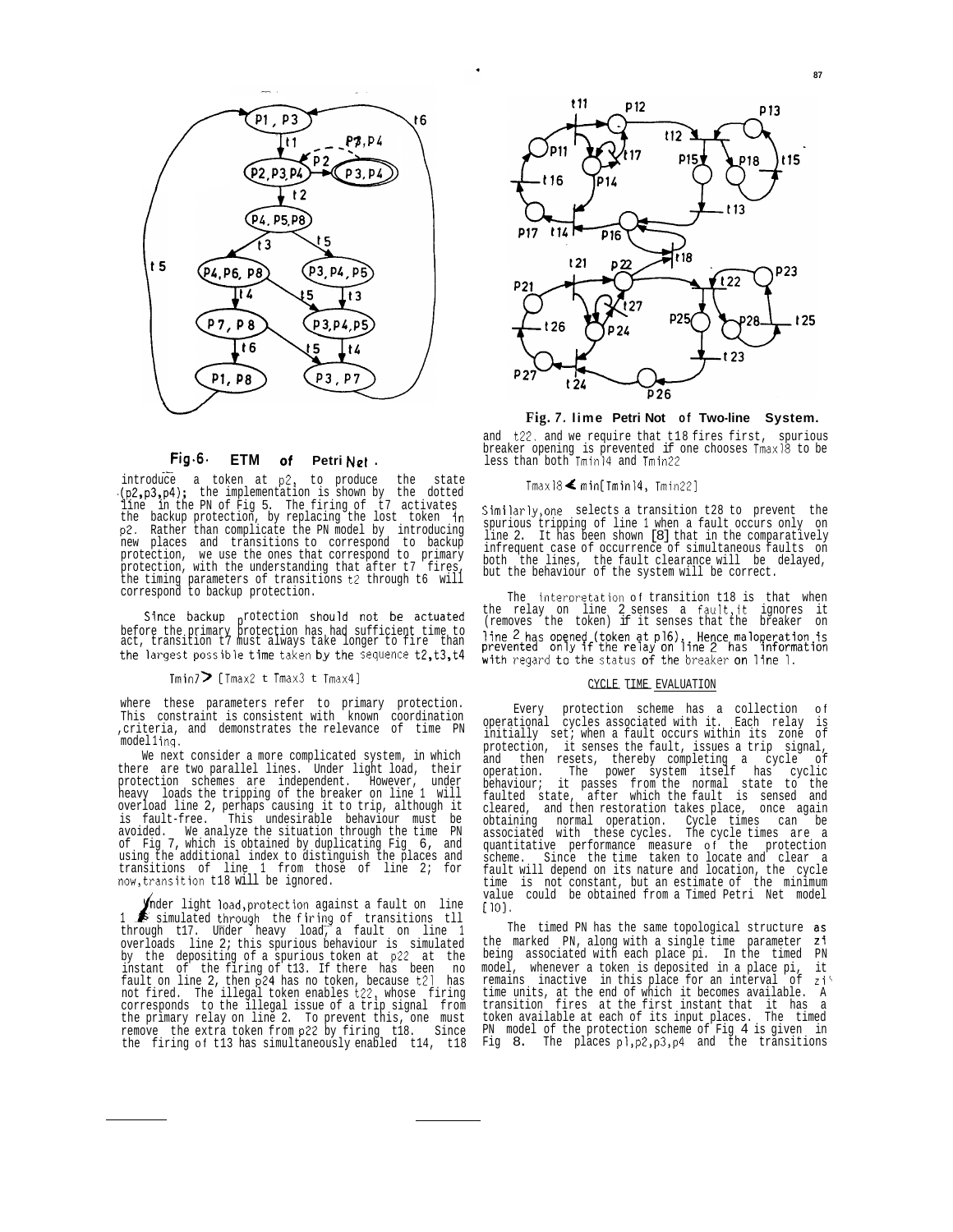

tl,t2,t3 have the same significance as their-counterparts in the marked PN of Fig *2.* However,since the transition  $t4$  of Fig 2 is associated with both resetting of the relay and the restoration of the system, and these two operations require different spector, and chose two obecauses tequine  $\frac{1}{2}$  amounts of time, we must replace t4 by two transitions t4 and t6 in the timed PN model of Fig 8, and we t4 and t6 in the timed PN model of Fig 8, and we similarly replace p5 by the two places p5 and p6. The places p7 and p8 and the transitions t5 and t7 have the pame justification. The time parameters are zl through 28. the same

Although in this case, it is easy to identify the cycles of the PN, we will use the more general approach given by

| given by | of computing them from the incidence matrix C, which as |                                      |  |
|----------|---------------------------------------------------------|--------------------------------------|--|
|          |                                                         | 0<br>$\overline{0}$ .<br>$\mathbf 0$ |  |
|          | ·1 0<br>0 -1<br>$\int_{0}^{0}$                          | $-1$<br>0<br>۰0<br>0<br>۰0           |  |
|          |                                                         |                                      |  |
|          |                                                         |                                      |  |
|          |                                                         |                                      |  |

Let us consider any solution X to the equation CX=O; this solution **X** is known as a transition invariant or T- invariant of the PN. In particular, let us select all such transitions whose entries are either 0 or 1. Each of these solutions corresponds to a set of transition whose firing returhs the PN to its original marking, thereby completing a cycle of operation. For instance, in this case the only two such T-invariants are (l,l,O,l,O,l,O~ and (l,O,l,O,l,O,l~, and these correspond to the sets of transitions (tl t2,t4,t6) and (tl,t3,t5,t7) respectively.

Each of these sets of transitions can be used to construct a subnet, which consists of the corresponding transitions, and the places that are associated with them. The subnets of the PN of Fig 8 are shown in Fig<br>9. Each subnet itself consists of a number of cycles, Each subnet itself consists of a number of cycles, and the minimum cycle time of the subnet can be obtained by computing the largest of the cycle times of these cycles, since the cycle of the subnet can complete only after all the cycles in it complete. The cycles within each subnet are identified from its incidence matrix, which is obtained by selecting the appropriate columns of the incidence matrix C of the original PN. For instance, the incidence matrix C1 and C2 of the subnets of Fig 9 are obtained by selecting the lst, 2nd,4th,6th

and **1st,3rd,5th,7th** columns respectively of C, since; these correspond to the 1 entries of the two selected T-, , invariants.

 $\mathbf{u}$ 



The all-zero rows of C1 and C2 correspond to those places that do not belong to the subnet; although their' entries do not help to identify the cycles, we retain, them, to maintain consistency of notation.



**Fig. 9. Subnets of Timed Petri Net** 

The cycles within subnet 1 are obtained by solving<br>the equation  $C1'Y=0$ , such that the entries of Y are<br>either 0 or 1. In this case, the **only two such**<br>solutions are  $[1,0,1,0,0,1,0,0]$  and  $[0,1,0,0,1,0,0,0]$ ;<br>the corr cycles  $(p1,p3,p7)$  and  $(p4,p8)$ .

We now compute cycle time for the primary protection, which corresponds to the first subnet of Fig 9. In this subnet, the places are pl, p2, p3, p5, p6, and their corresponding time parameters are zl,z2,z3,z5,z6 Specifically, we wish to find the minimum time that can elapse between the restoration of the system by the operation of the protection scheme, and the next occurrence of a fault, in order that it be handled by the primary protection, i.e the minimum possible value of zl. Since it must be ensured that the primary relay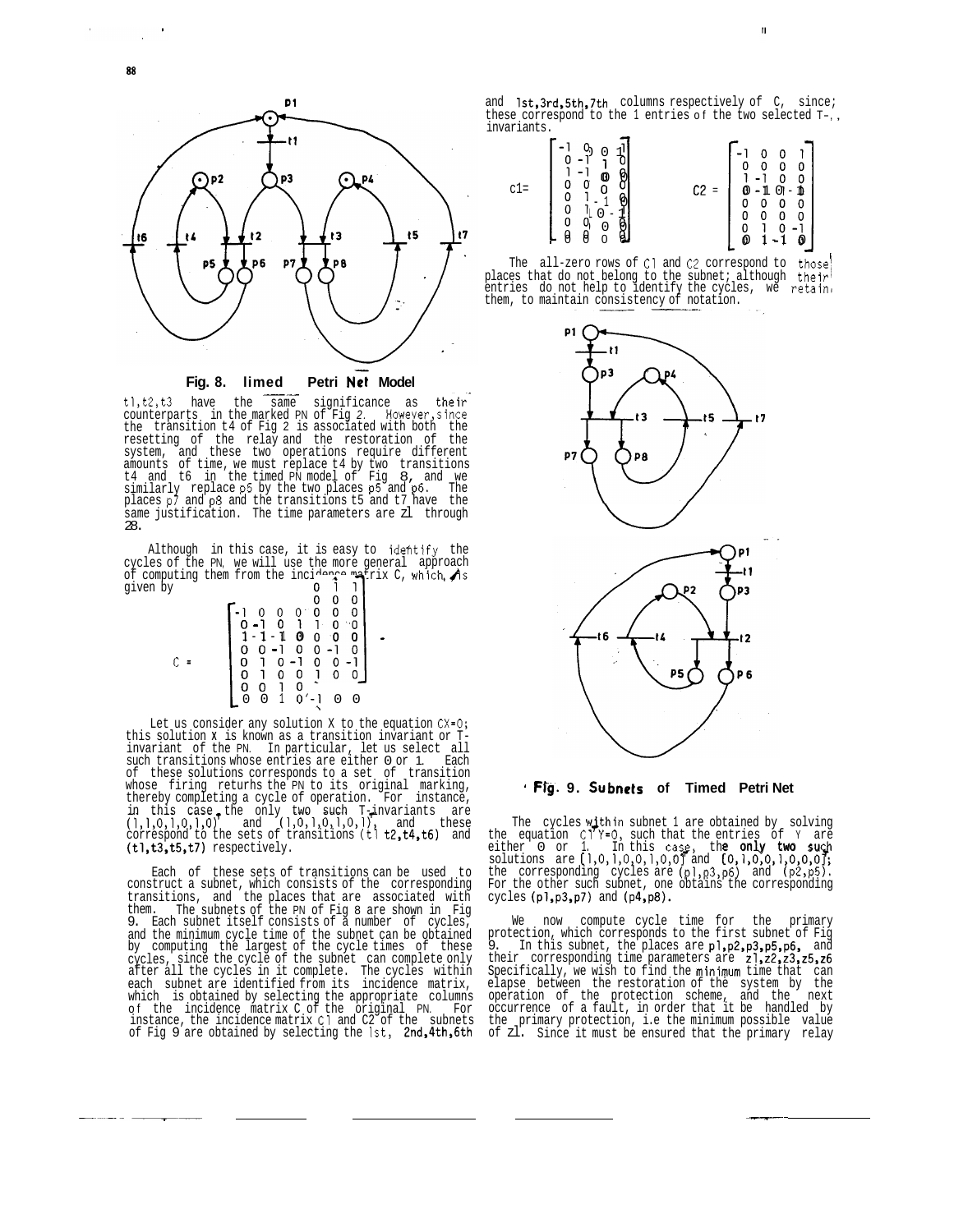has to be reset after it has responded to the previous fault, the maximum value of z2 and z5 are chosen on the basis of the physics of the protection scheme, in order to compute (z2tz5); this cycle time must be less than, or equal to the cycle time (zltz3tz6). We choose 23 and 26 to be respectively the maximum values of the breaker opening time and the fault clearing time, and thereby compute the value of zl. Similar computations for the backup protection use the cycles of the second subnet.

### STOCHASTIC MODELS

While the marked **PN,** time **PN** and timed **PN** do provide useful information with regard to protection schemes, they are deterministic models, and do not adequately reflect the stochastic nature of protection. The generalized stochastic Petri Net (GSPN) model provides a more realistic representation [ll].

The **GSPN** has the same topology as the marked **PN**  model with the firing times being random variables. The transitions are classified as immediate transitions and exponential transitions; immediate transitions must fire at the instant at which they are enabled, while the time that elapse between the enabling of an exponential transition and its firing is an exponentially distributed random variable.

The reachability graph of a **GSPN** is the same as that of the underlying marked **PN;** it is assumed that the PN possesses the properties of boundedness and properness. The states of the system, as observed from the reachability graph, are categorized as either vanishing reachability graph, are categorized as either vanishing<br>or tangible. If the marking of the state is such that<br>an immediate transition is enabled, then it is a<br>vanishing state, with the time spent in it being zero.<br>Each tan exponentially distributed interval of time. Computation performance involves the followinq steps: The reachability graph is obtained. .. '

 $\mathbb{Z}_{\mathbb{Z}_p}$ 

- The embedded Markov chain (EMC) of the **PN** is found, by assigning to each edge of the reachability graph the firing rate of the corresponding transition. For immediate transitions, the corresponding edges are appropriately marked.
- 3) The vanishing states, which have an occupancy time of zero, are removed from the EMC, to produce a reduced embedded Markov chain (REMC) in which all edges **Fig.10. REMC of Stochastic Petri Net**
- correspond to exponential transitions.<br>The mean sojourn time of each tangible state is Table 1  $\Delta$
- computed.<br>The steady state probability distribution of tangible  $5)$ states is computed.

The first three steps are straightforward. Since each edge of the REMC has a specified firing rate, we can calculate from these firing rates the sojourn times of the states. If a node j of the REMC has only a<br>single edge k incident out of it, and this edge has the firing rate rk as its label, then the sojourn time is an exponentially distributed random variable, with a mean<br>value mj equal to 1/rk. If node j has two edges k and s<br>incident out of itself, with firing rates rk and rs, and probabilities of traversal pk and ps, then the net transition rate is the weighted sum. (rk.pk+rs.ps), and<br>the mean sojourn time mj is the reciprocal of this quantity; the same approach can be extended to K edges.

The cycle time k is the mean time taken by the system to traverse the k th cycle of the REMC. The mean sojourn time of a state in the cycle is computed by<br>taking the reciprocal of the transition rate that is associated with its output edge; the sum of the sojourn times of all nodes in the cycle gives k. The<br>probability qk of traversing the k th cycle is the<br>product of the probabilities that are associated with times of all nodes in the cycle gives the edges of the cycle. Let R be the sum of the terms  $(qk. k)$ , where the summation is taken over all cycles in the REMC. To compute the steady state probability of

the occupancy of the j th state, we compute the sum of the terms  $(m(k,j),qk)$ , where  $m(k,j)$  is mean sojourn time of state j in the k th cycle, the summation being over all cycles to which this state belongs; the ratio of this sum to R gives the desired steady-state probability.

We now illustrate these computations for the protection scheme of Fig. 4. Its stochastic **PN** model **Is** obtained by assigning transition rates and firing probabilities to the transition of Fig. 2. The transi- tion tl has a transition rate which is the reciprocal of the mean time to failure of the system. Transitions t2 and t3 have rates that are the reciprocal of the mean operating times of the relays and t4 and t5 use the reciprocal of the mean restoration rates. For the study, we will assume firing rates as shown in the REMC of Fig. 10, which is obtained from the reach-ability graph of Fig. 3. Transitions tl, t4 and t5 are the only possible transitions out of states Ml, M3 and M4 respectively, so they are assigned probabi-<br>lities of 1. Transition t2 has firing probability<br>equal to that of the operation of primary protection; equal to that of the operation of primary protection;<br>we assume a value of 0.9. Obviously t3 has a corres-<br>ponding value of 0.1. This system has no vanishing'<br>states, so the REMC is identical to the EMC. Its ability graph of Fig. 3. Transitions tl, t4 and<br>are the only possible transitions out of states M<br>
M3 and M4 respectively, so they are assigned probabil<br>
legual to that of the operation of primary protection<br>
we assume a v



|      |      |                                   |   | pl p2 p3 p4 p5 p6 |                                                                                  | mst ssp |
|------|------|-----------------------------------|---|-------------------|----------------------------------------------------------------------------------|---------|
| M3 O | M2 O | $\mathbf{1}$<br>$0\quad 0\quad 1$ | 0 | 0                 | M1 1 1 0 1 0 0 5.000 0.645<br>$0.900 \quad 0.140$<br>$0 \quad 1.667 \quad 0.193$ |         |
|      | M40  |                                   |   |                   | 1 0 0 0 1 1.667 0.022                                                            |         |

In the REMC, the nodes M1, M3 and M4 each have only one edge out of them, with the transition rates being one euge out or them, with the transition rates being<br>0.2,0.6 and 0.6 respectively. Hence their mean sojourn<br>times are 5.000,1.667 and 1.667 respectively, as shown<br>in column mst of the table. The node M2 has two<br>transition 0.3, and probabilities 0.9 and 0.1 respectively. Hence the net rate is  $(1.2 \times 0.9 + 0.3 \times 0.1)$ , or 1.11, and the mean sojourn time is (1/1.11), or 0.900.

The REMC has two cycles, namely (M1, M2, M3) and (M1, M2, M4). In both cycles, the mean sojourn time of node M1 is 5.000. In the first cycle, node M2 has a mean<br>sojourn time of (1/1.2), or 0.833, while in the other by cle its value is  $(1/0.3)$ , or 3.333. Nodes M3 and M4<br>each have a mean sojourn time of 1.667. The mean cycle<br>of the first cycle is  $(5.000+0.833+1.667)$ , or 7.5, while that of the second one is 10.0. Since these two cycles<br>have probabilities 0.9 and 0.1 respectively, the value<br>of R is  $(7.5 \times 0.9 + 10.0 \times 0.1)$ , or 7.75.